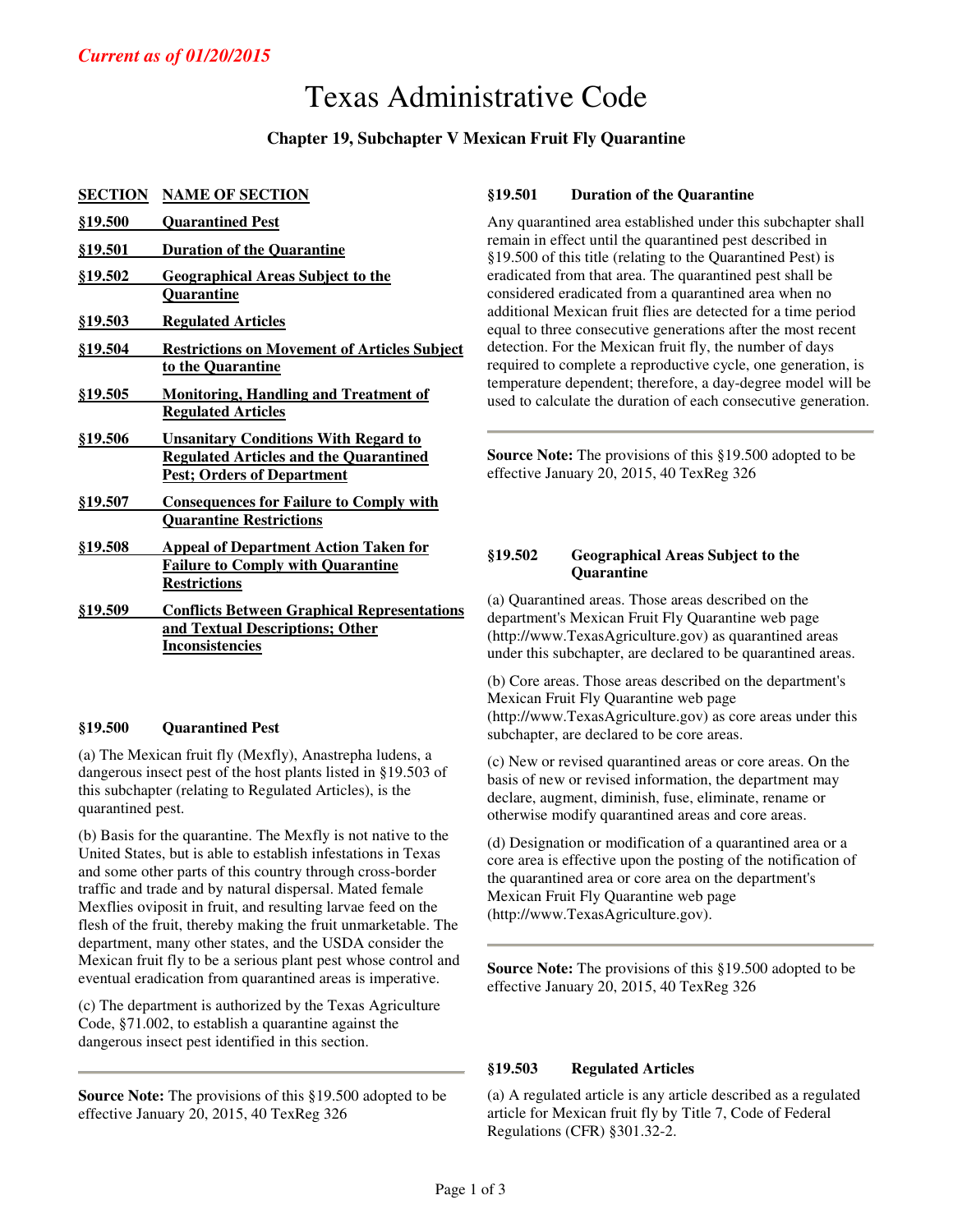(b) A plant is a regulated article only if it has an attached fruit that is a regulated article.

**Source Note:** The provisions of this §19.500 adopted to be effective January 20, 2015, 40 TexReg 326

#### **§19.504 Restrictions on Movement of Articles Subject to the Quarantine**

(a) A regulated article or quarantined pest shall not be moved into, within, out of, or through a quarantined area except as specified in this subchapter.

(b) Movement of regulated articles that are detached fruit.

 (1) Regulated articles that are detached fruit may be moved into, within, out of, or through a quarantined area only if:

 (A) the grower, transporter and processor have entered into a compliance agreement with the department or the USDA; and

 (B) the fruit is treated and handled in accordance with the requirements set forth in the compliance agreement; and

(C) the fruit is accompanied by documentation of:

 (i) treatment required by either this subchapter or a compliance agreement; and

(ii) the origin of the regulated articles.

 (2) Detached fruit carried in a part of a conveyance or equipment that is open to the outside environment must be covered by a tarpaulin, plastic sheet, or other covering sufficient to prevent the quarantined pest from contacting the fruit.

 (3) Detached fruit processed to commercial standards and free of the quarantined pest may be transported into, within, out of or through a quarantined area, either in an enclosed vehicle or under complete cover that does not allow exposure of the regulated article to the quarantined pest.

 (4) Detached fruit or other regulated articles originating outside a quarantined area and transported without being either enclosed or under cover that prevents exposure of the fruit to the quarantined pest, shall be subject to all restrictions and requirements as are regulated articles originating in the quarantined area.

(c) A person who transports a regulated article into, within, out of, or through a quarantined area shall ensure that noninfested regulated articles do not become infested and that the quarantined pest is not spread within the quarantined area or moved out of the quarantined area.

(d) Regulated articles other than detached fruit shall not be moved except under the provisions of a written notice issued by the department or the USDA or a written compliance agreement between the person and the department or the USDA.

(e) Exception. Any quarantined pest that has been rendered sterile or that is being moved as part of a regulatory or other official activity of the department or of the USDA is exempt from the requirements and restrictions of this subchapter.

**Source Note:** The provisions of this §19.500 adopted to be effective January 20, 2015, 40 TexReg 326

## **§19.505 Monitoring, Handling and Treatment of Regulated Articles**

(a) A regulated article or quarantined pest located within a core area shall be monitored, handled, and treated, as prescribed in a written notice issued by the department or the USDA, or as specified in a written compliance agreement between the department or the USDA and the owner or person in control of the regulated article or the property on which the regulated article is located.

(b) The owner or manager of an orchard, other commercial fruit operation, or nursery subject to quarantine requirements may be required to bear all treatment expenses.

(c) Homeowners located in a core area who enter into a written compliance agreement with the department or the USDA shall not be required to pay treatment expenses for fruit or fruit trees grown, harvested, or found on their residential property, unless the fruit or fruit tree is transported to the residential property from an orchard, other commercial fruit operation, or nursery owned or operated by the homeowner or at which the homeowner is employed, at a time during which the quarantine is in effect.

(d) Unless otherwise specified in a written notice issued by the department or the USDA or in a written compliance agreement between the person and the department or the USDA, a wholesaler, fruit retailer, street fruit vendor, or flea market stall operator located within the quarantined area shall cover or enclose detached fruit with Mexfly exclusionary air curtains, screens, plastic sheets, boxes without holes or other openings, or tarpaulins.

(e) A person who within the quarantined area is holding or displaying for sale or distribution a plant the fruit of which is a regulated article shall ensure that each such plant is free of fruit at all times prior to sale or distribution of the plant.

**Source Note:** The provisions of this §19.500 adopted to be effective January 20, 2015, 40 TexReg 326